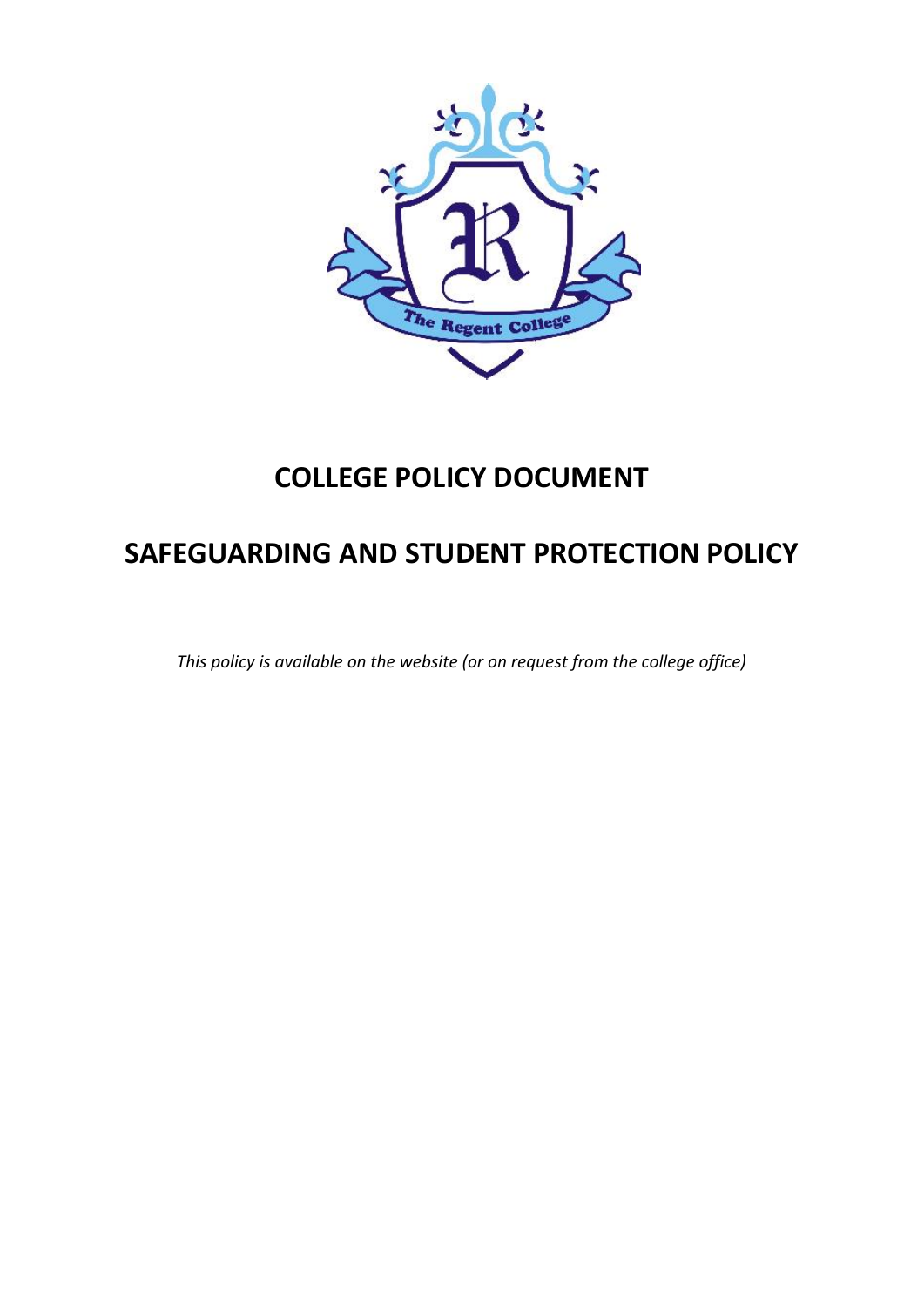The Regent College, Abuja fully recognises the responsibility it has to have arrangements in place to safeguard and promote the welfare of students.

 All staff must be made aware of their duties and responsibilities under part one of this document (set out below).

Through their day-to-day contact with students and direct work with families all staff in college have a responsibility to:

- Identify concerns early to prevent them from escalating
- Provide a safe environment in which students can learn
- Identify students who may benefit from early help
- Know what to do if a student tells them he/she is being abused or neglected
- Follow the referral process if they have a concern

This policy sets out how the college's SMT discharges its statutory responsibilities relating to safeguarding and promoting the welfare of students at the college. Our policy applies to all staff, paid and unpaid, working in the college including the Board. Part-time teachers, office staff as well as full-time teachers can be the first point of disclosure for a student. Concerned parents may also contact the college and its SMT.

#### **There are four main elements to our policy:**

**PREVENTION** through the teaching and pastoral support offered to students and the creation and maintenance of a whole college protective ethos

**PROCEDURES** for identifying and reporting cases, or suspected cases, of abuse. The definitions of the four categories of abuse are attached (see Appendix A)

**SUPPORTING VULNERABLE STUDENTS** those who may have been abused or witnessed violence towards others.

#### **PREVENTING UNSUITABLE PEOPLE WORKING WITH STUDENTS**

#### 1.0 **PREVENTION**

- 1.1 We recognise that high self-esteem, confidence, supportive friends and good lines of communication with a trusted adult help to protect students.
- 1.2 The college will therefore:
- 1.2.1 establish and maintain an environment where students feel safe in both the real and the virtual world and are encouraged to talk and are listened to
- 1.2.2 ensure students know that there are adults in the college whom they can approach if they are worried or in difficulty and their concerns will be taken seriously and acted upon as appropriate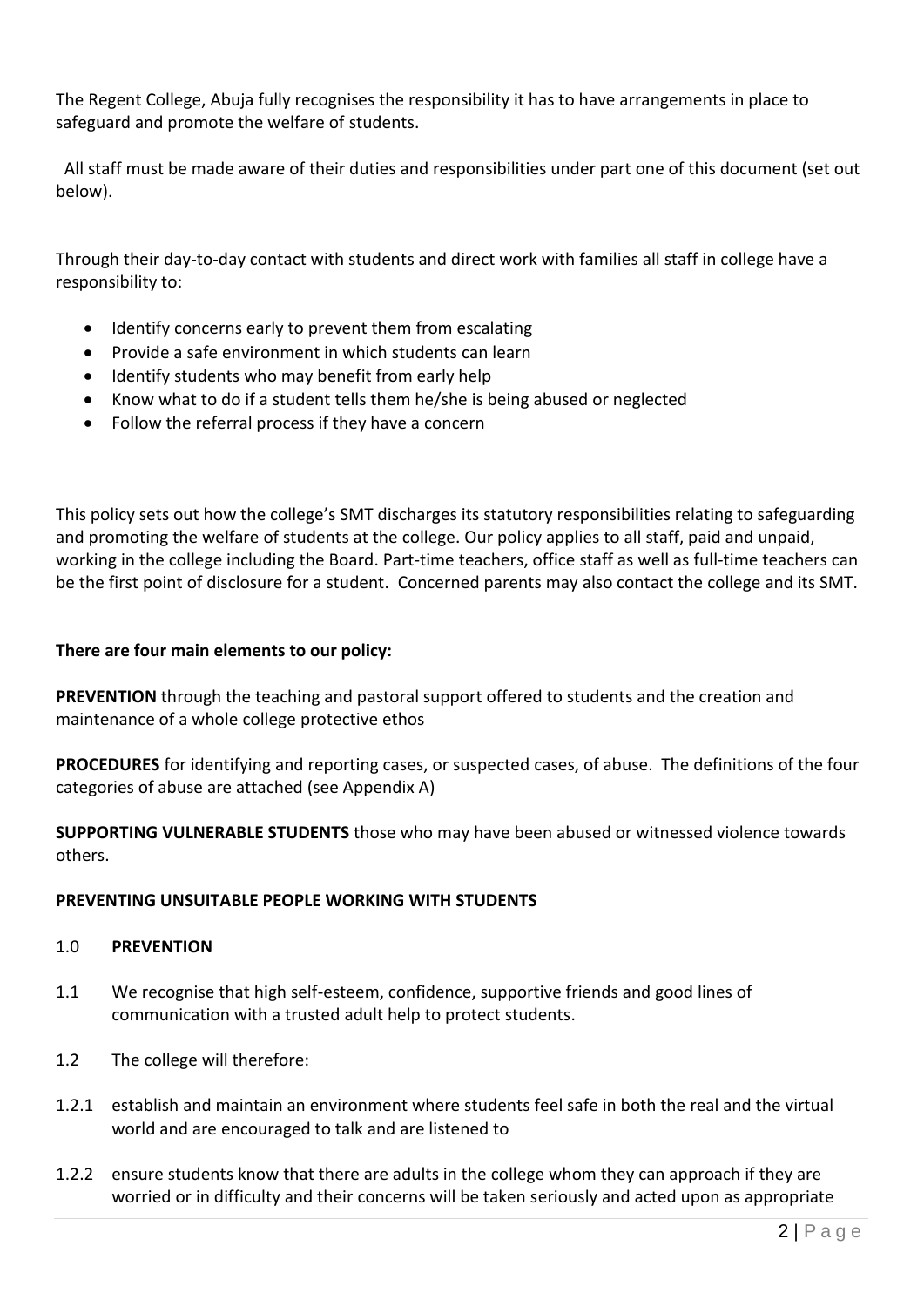- 1.2.3 include in the curriculum activities and opportunities which equip students with the skills they need to stay safer from abuse both in the real and the virtual world and information about who to turn to for help
- 1.2.4 Include in the curriculum material which will help students develop realistic attitudes to the responsibilities of adult life, particularly with regard to student care and parenting skills

#### 2.0 **PROCEDURES**

- 2.1 We will follow the procedures set out in the Ministry of Education Student Welfare Board "Inter-Agency Procedures".
- 2.2 **The Designated Safeguarding Lead (DSL) for Student Protection at The Regent College, Abuja is: Principal and DP**
- 2.2.1 The DSL should have the appropriate status and authority within the college to carry out the duties of the post. They should be given the time, funding, training, resources and support to provide advice and support to other staff on student welfare and student protection matters. (See Keeping Students Safe in Education, Annex B)
- 2.2.2 The activities of the DSL can be delegated to appropriately-trained deputies (Designated Personnel, DP).
- 2.2.3 The lead responsibility for student protection remains with the DSL and cannot be delegated.
- 2.2.4 The DSL and DPs should be acquainted with the dictates of the Child Welfare Board on Student Protection expectations.
- 2.2.5 This knowledge should be updated **every two years**.
- 2.2.6 In addition to the courses set out above the DSL and DPs should refresh their knowledge and skills e.g. via bulletins, meetings or further reading at **least annually**.
- 2.2.7 The college should also ensure that every member of staff, paid and unpaid, and the governing body knows who the Designated Personnel are and the procedures for passing on concerns from the **point of induction**.
- 2.2.8 Keeping Students Safe in Education states "During term time the designated safeguarding lead (Or a deputy) should always be available (during college or college hours) for staff to discuss any safeguarding concerns. Whilst generally speaking the designated safeguarding lead (or deputy) would be expected to be available in person, it is a matter for individual colleges to define what "available" means".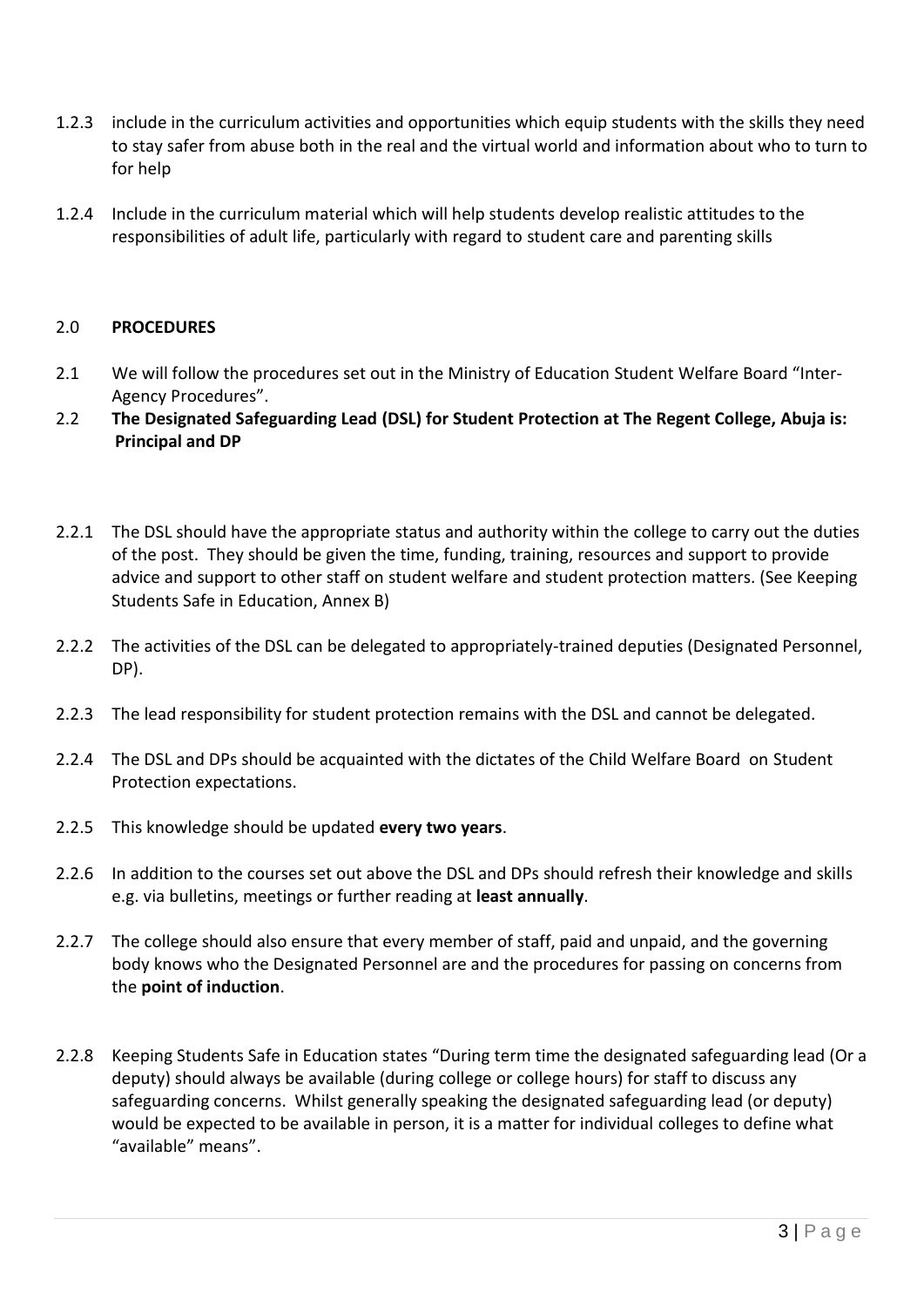- 2.2.9 The college should ensure that DSLs and DPs take advice from a student protection specialist when managing complex cases. The Designated Personnel should have access to professional consultations with staff working in the child welfare unit of the Ministry of education.
- 2.2.10 The college should consider having a nominated governor for safeguarding student protection who has undertaken appropriate training
- 2.4.12 The college should ensure every member of staff knows:
	- the name of the designated person/s and their role
	- how to identify the signs of abuse and neglect
	- how to pass on and record concerns about a student
	- that they have an individual responsibility to be alert to the signs and indicators of abuse and for referring student protection concerns to the DSL/DP
	- that they have a responsibility to provide a safe environment in which students can learn
	- where to find information on the Welfare Board website.
- 2.4.13 The college should ensure that all staff members undergo safeguarding and student protection training at induction. The training should be regularly updated. In addition all staff members should receive regular safeguarding and student protection updates as required **but at least annually**
- 2.4 The college should ensure that all staff, paid and unpaid, recognise their duty and feel able to raise concerns about poor or unsafe practice in regard to students and that such concerns are addressed sensitively and effectively in a timely manner in accordance with agreed whistle-blowing policies
- 2.4.15 The college should ensure that parents are informed of the responsibility placed on the college and staff in relation to student protection by setting out these duties in the college *prospectus/brochure/website*
- 2.4.16 The college should ensure that this policy is available publicly either via the college website *(you may include the website address here)* or by other means*.*
- 2.4.17 Where students are educated off site or in alternative provision, the college and the provider will have clear procedures about managing safeguarding concerns between the two agencies.

*You should set out here what those procedures are*

#### 2.5 **Liaison with Other Agencies**

The college will:

- 2.5.1 work to develop effective links with relevant services to promote the safety and welfare of all students
- 2.5.2 co-operate as required, in line with Working Together to Safeguard Students 2015, with key agencies in their enquiries regarding student protection matters including attendance and providing written reports at student protection conferences and core groups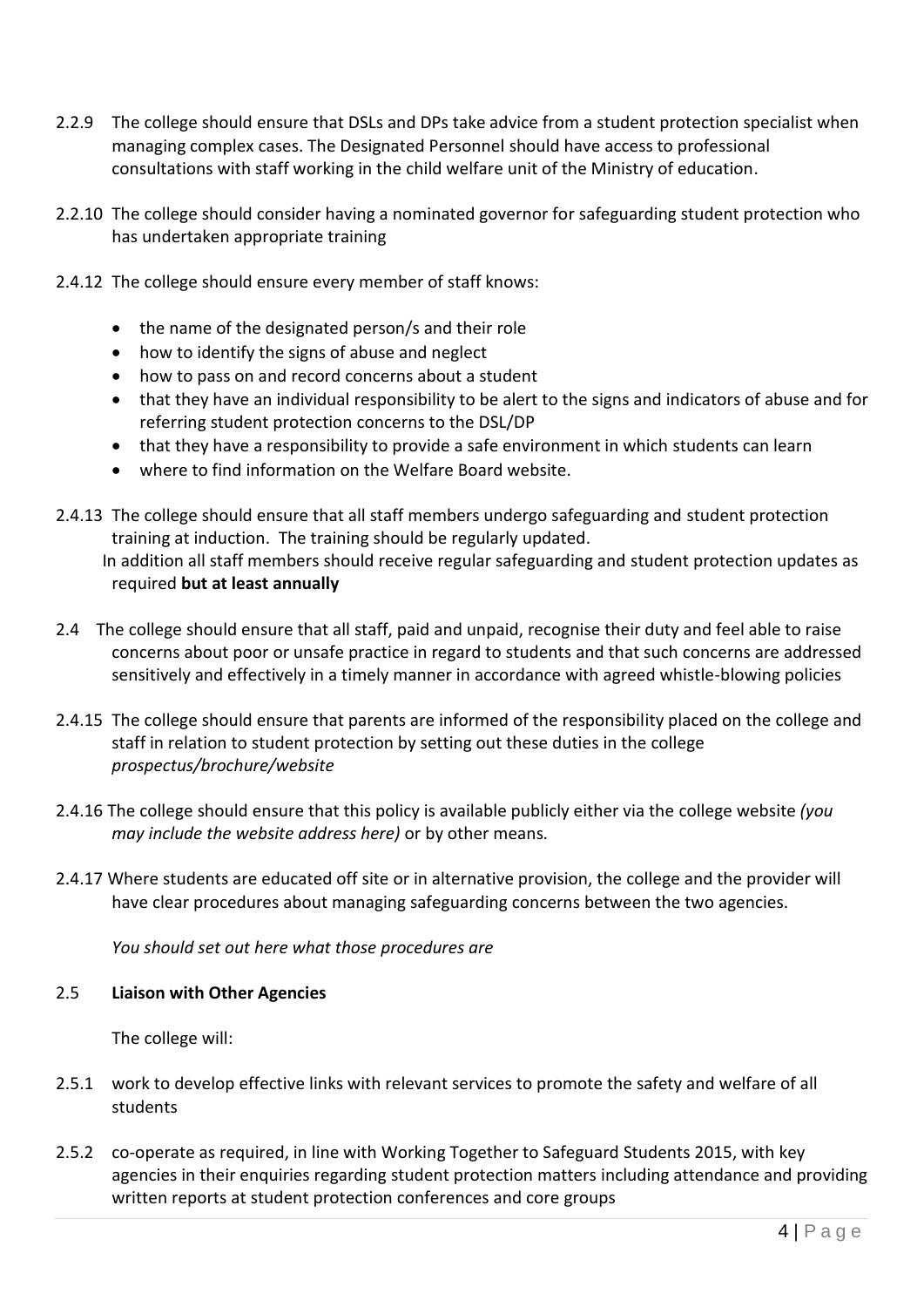- 2.5.3 notify the relevant Social Care Unit immediately if:
	- it should have to exclude a student who is subject to a Student Protection Plan (whether fixed term or permanently);
	- there is an unexplained absence of a student who is subject to a Student Protection Plan
	- there is any change in circumstances to a student who is subject to a Student Protection Plan

#### 2.6 **Record Keeping**

The college will:

- 2.6.1 keep clear, detailed, accurate, written records of concerns about students (noting the date, event and action taken), even where there is no need to refer the matter to Social Care immediately
- 2.6.2 ensure all records are kept securely, separate from the main student file, and in a locked location
- 2.6.3 ensure all relevant student protection records are sent to the receiving college or establishment when a student moves colleges in accordance with the Education Student Protection Record Keeping Guidance
- 2.6.4 make parents aware that such records exist except where to do so would place the student at risk of harm.
- 2.6.5 All actions and decisions will be led by what is considered to be in the best interests of the student.

# 2.7 **Confidentiality and information sharing**

- 2.7.1 Student protection information will be stored and handled in line with the dictates of the welfare board principles. The Data Protection Act does not prevent college staff from sharing information with relevant agencies, where that information may help to protect a student.
- 2.7.2 Student protection records are subject to the provisions of the UK Data Protection Act, 1998. This means that a parent, or young person of sufficient age and understanding, may make a request to see the student protection record. If any member of staff receives a request from a student or parents to see student protection requests, they will refer the request to the Designated Safeguarding Lead or Principal.
- 2.7.3 The Designated Safeguarding Lead will take advice from the Board and together a decision will be made about what information to share. This decision will consider the balance between the potential risk to the student and the principle of working openly and honestly with parents.

The college will: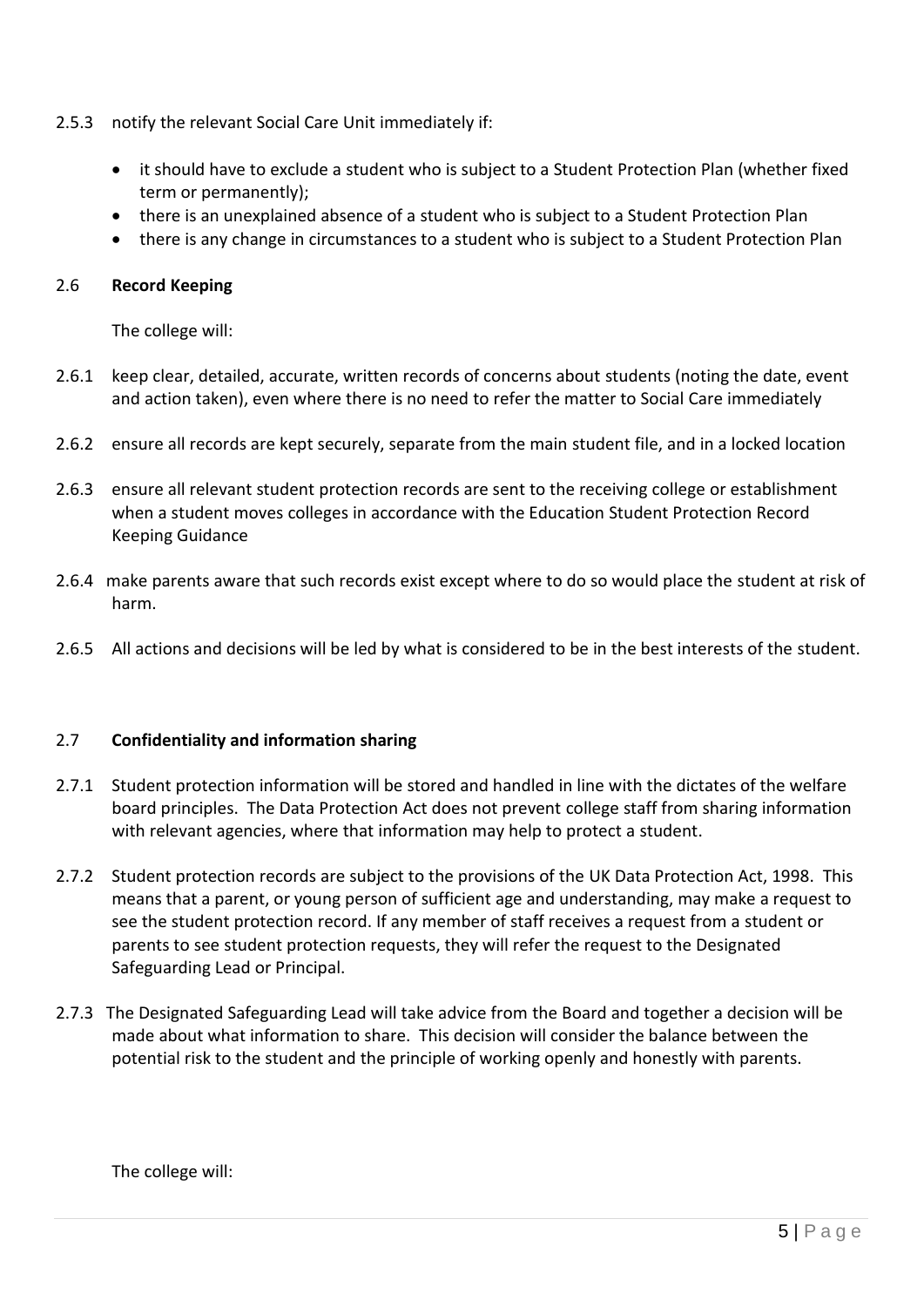*2.7.4 ensure confidentiality protocols are* 

*adhered to and information is shared appropriately. If in any doubt about confidentiality, staff will seek advice from an SMT member.*

- 2.7.5 ensure that the Principal or Designated Safeguarding Lead will only disclose any information about a student to other members of staff on a 'need to know' basis.
- 2.7.6 make all staff aware that they have a professional responsibility to share information with other agencies in order to safeguard students
- 2.7.7 ensure staff are clear with students that they cannot promise to keep secrets.

# 2.8 **Communication with Parents**

The college will:

- 2.8.1 ensure that parents are informed of the responsibility placed on the college and staff in relation to student protection by setting out its duties in the college prospectus/website.
- 2.8.2 undertake appropriate discussion with parents prior to involvement of another agency unless the circumstances preclude this action. If the college believes that notifying parents could increase the risk of harm to the student, advice will be sought from appropriate bodies*.*
- 2.8.3 Particular circumstances where parents **may not** be informed include any disclosure of sexual abuse or physical abuse where the student has an injury.
- 2.8.4 record what discussions have taken place with parents in the appropriate record book of Concern about a Student's Welfare or if a decision has been made not to discuss it with parents, record the reasons why.

# 3.0 **SUPPORTING VULNERABLE STUDENTS**

- 3.1 We recognise that abuse or witnessing violence may have an adverse impact on those students which may last into adulthood without appropriate intervention and support.
- 3.2 This college may be the only stable, secure and predictable element in the lives of students at risk. Nevertheless, when at college their behaviour may be challenging and defiant or they may become withdrawn.
- 3.3 We recognise that some vulnerable students may develop abusive behaviours and that these students may need to be referred on for appropriate support and intervention.

# 3.4 **The college will support the student through**:

3.4.1 Curricular opportunities to encourage self-esteem and self-motivation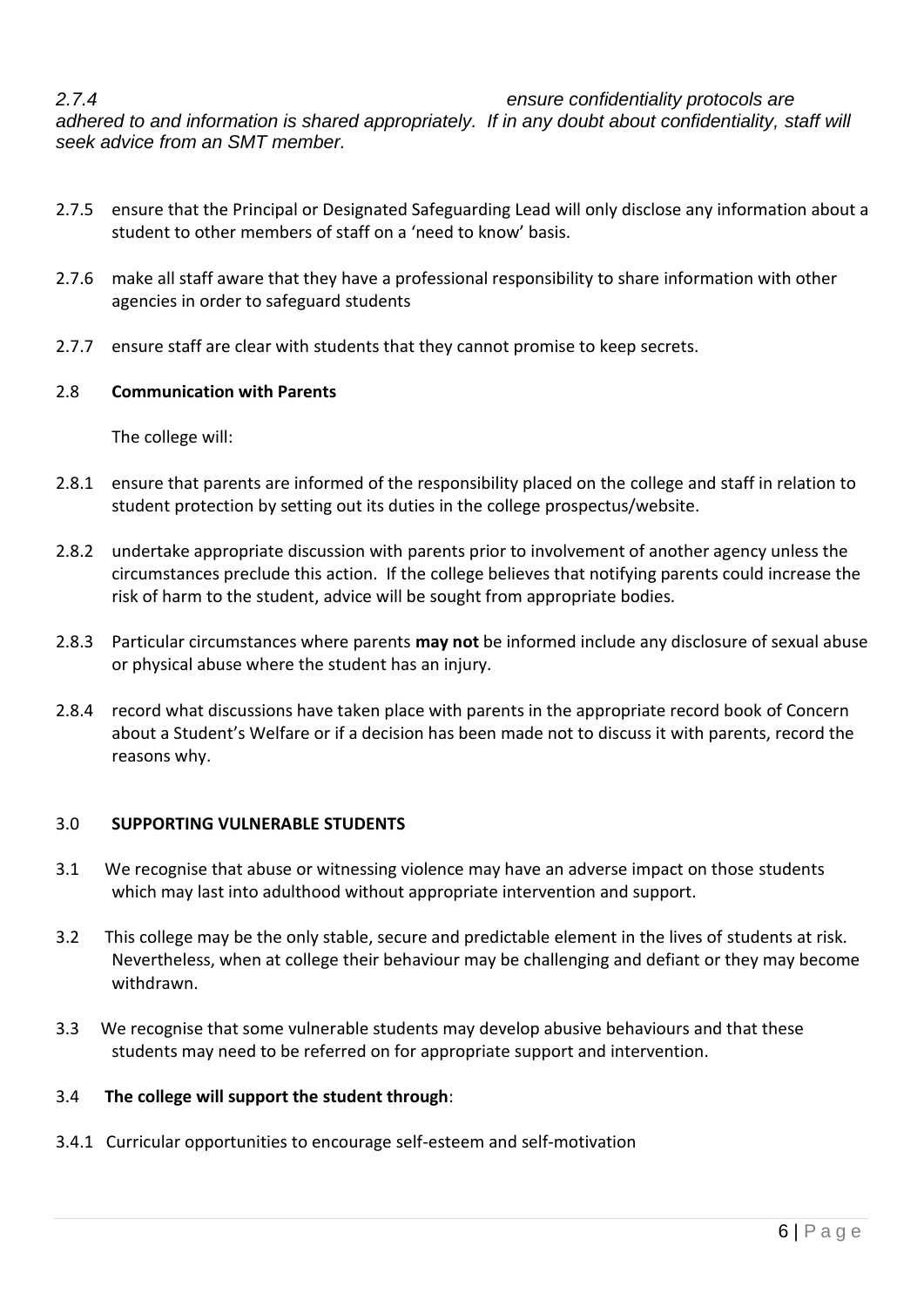- 3.4.2 An ethos that actively promotes a positive, supportive and safe environment and values the whole community
- 3.4.3 The college's behaviour policy will support vulnerable students in the college. All staff will agree on a consistent approach, which focuses on the behaviour of the student but does not damage the student's sense of self-worth. The college will ensure that the student knows that some behaviour is unacceptable but s/he is valued and not to be blamed for any abuse which has occurred
- 3.4.4 Liaison with other agencies which support the student such as Social Care, Student and Adolescent Mental Health Services or the appropriate Help Teams
- 3.4.5 A commitment to develop productive and supportive relationships with parents
- 3.4.6 Recognition that students living in a home environment where there is domestic abuse, drug or alcohol abuse or mental health issues are vulnerable and in need of support and protection; they may also be young carers
- 3.4.7 Monitoring and supporting student's welfare, keeping records and notifying the appropriate body in accordance with appropriate procedures.
- 3.4.8 When a student who is subject to a student protection plan leaves, information will be transferred to the new college on request.
- 3.4.9 When a student is missing from education, the college will follow the procedure as set out in Ministry of Education guidance and inform the Education Welfare Officer and Social Care if a student is subject to a Student Protection Plan or there have been ongoing concerns.

# 3.5 **Substance Misuse and Student Protection**

3.5.1 The discovery that a young person is misusing legal or illegal substances or reported evidence of their substance misuse is not necessarily sufficient in itself to initiate student protection proceedings but the college will consider such action in the following situations:

When there is evidence or reasonable cause:

- to believe the young person's substance misuse may cause him or her to be vulnerable to other abuse such as sexual abuse
- to believe the student's substance related behaviour is a result of abuse or because of pressure or incentives from others, particularly adults
- where the misuse is suspected of being linked to parent/carer substance misuse.

# 3.6 **Students of Substance Misusing Parents**

3.6.1 Misuse of drugs and/or alcohol is strongly associated with Significant Harm to students, especially when combined with other features such as domestic violence.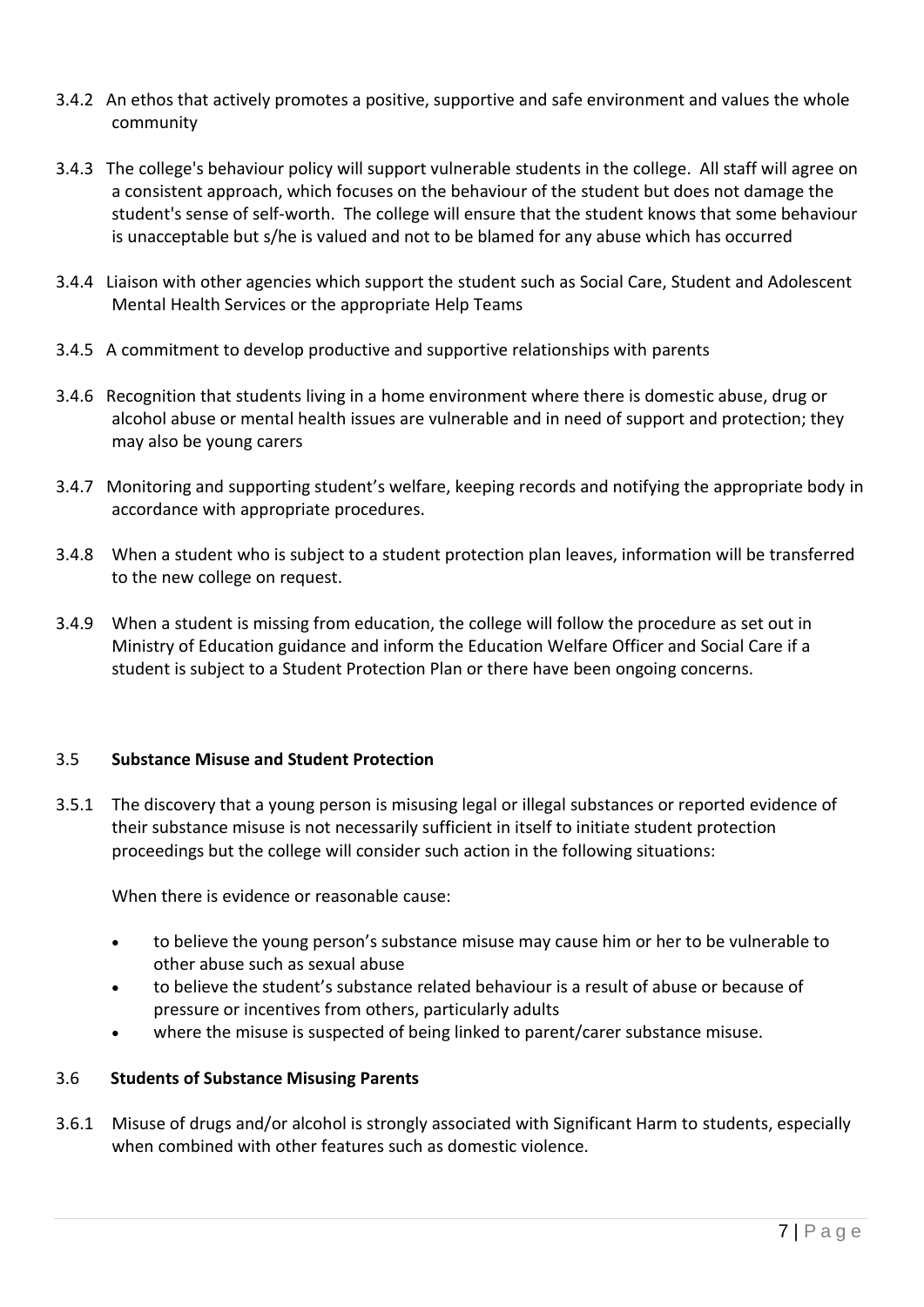- 3.6.2 When the college receives information about drug and alcohol abuse by a student's parents they will follow appropriate procedures.
- 3.6.3 This is particularly important if the following factors are present:
	- Use of the family resources to finance the parent's dependency, characterised by inadequate food, heat and clothing for the students
	- Students exposed to unsuitable caregivers or visitors, e.g. customers or dealers
	- The effects of alcohol leading to an inappropriate display of sexual and/or aggressive behaviour
	- Chaotic drug and alcohol use leading to emotional unavailability, irrational behaviour and reduced parental vigilance
	- Disturbed moods as a result of withdrawal symptoms or dependency
	- Unsafe storage of drugs and/or alcohol or injecting equipment
	- Drugs and/or alcohol having an adverse impact on the growth and development of the unborn student

#### 3.7 **Domestic Abuse**

- 3.7.1 Where there is Domestic Abuse in a family, the students/young people will always be affected; the longer the violence continues, the greater the risk of significant and enduring harm, which they may carry with them into their adult life and relationships.
- 3.7.2 Domestic Abuse is defined as any incident or pattern of incidents of controlling, coercive or threatening behaviour, violence or abuse between those aged 16 or over who are or have been intimate partners or family members regardless of gender or sexuality. This can encompass but is not limited to the following types of abuse: Psychological, physical, sexual, financial and emotional.
- 3.7.3 This definition, which is not a legal definition, includes so called 'honour' based violence, female genital mutilation (FGM) and forced marriage, and is clear that victims are not confined to one gender or ethnic group.
- 3.7.4 Colleges are ideally placed to offer appropriate support, alongside other agencies, whether families are in crisis, or whether there are early signs of potential abuse.

# 3.8 **Female Genital Mutilation (FGM)**

- 3.8.1 "FGM is a procedure where the female genital organs are injured or changed and there is no medical reason for this. It is frequently a very traumatic and violent act for the victim and can cause harm in many ways".
- 3.8.2 The age at which FGM is carried out varies enormously according to the community. The procedure may be carried out shortly after birth, during student-hood or adolescence, just before marriage or during a woman's first pregnancy.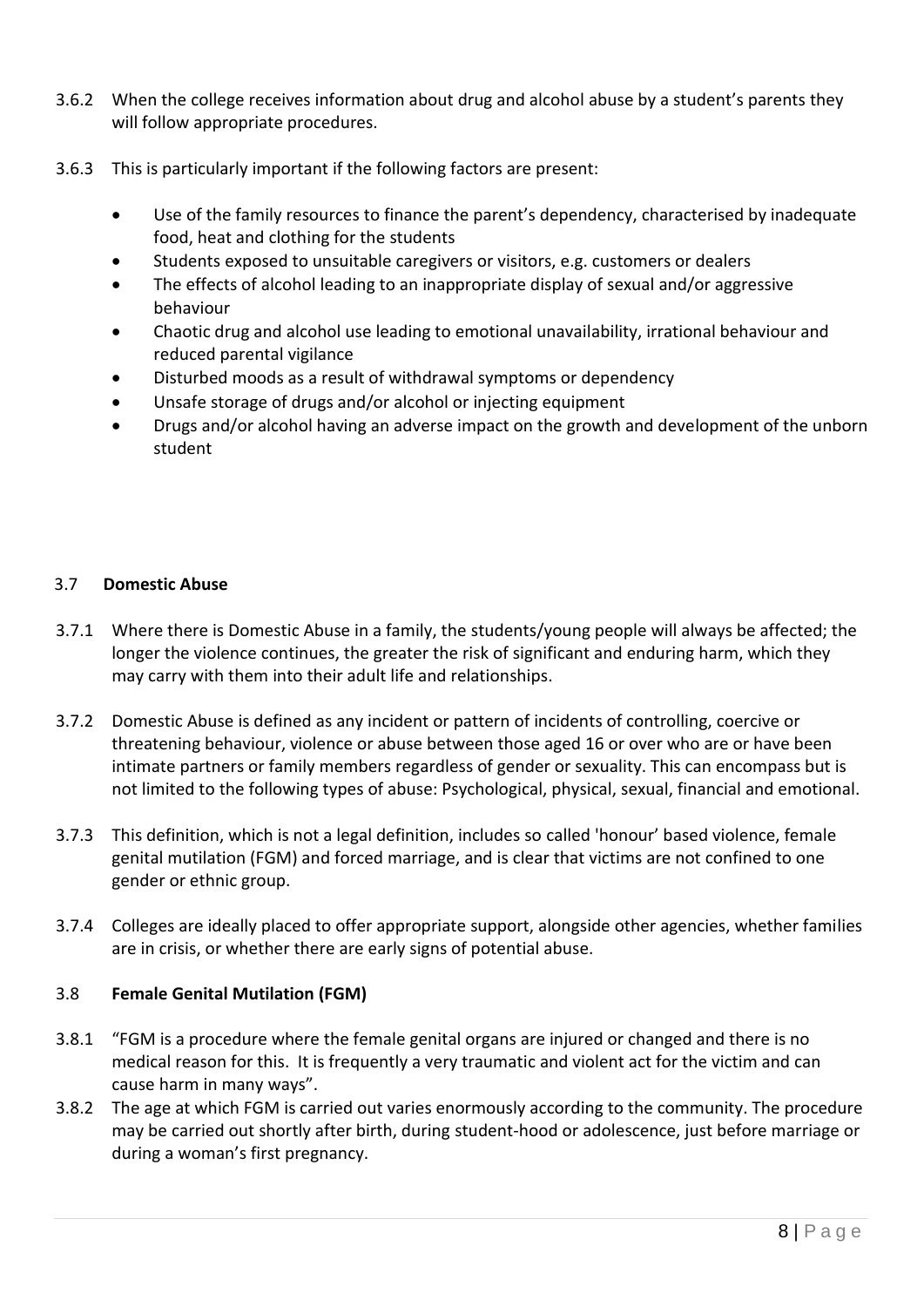- 3.8.3 FGM is internationally recognised as a violation of the human rights of girls and women, and is illegal in most countries but must be handled with care in Nigeria.
- 3.8.4 It is not statutory duty for teachers in Nigeria to report 'known' cases of FGM which they identify in the course of their professional work.
- 3.8.5 The college takes these concerns seriously and staff will be made aware of the possible signs and indicators that may alert them to the possibility of FGM. Any indication that FGM is a risk, is imminent, or has already taken place will be dealt with cautiously under the student protection procedures outlined in this policy.
- 3.8.6 The Designated Safeguarding Lead will make appropriate and timely referrals if FGM is suspected. In these cases, parents will not be informed before seeking advice. The case will only be referred to Social Care if it is against the student's wishes.

# 3.9 **Student Sexual Exploitation (CSE)**

- 3.9.1 Student sexual exploitation is a form of student sexual abuse. It occurs where an individual or group takes advantage of an imbalance of power to coerce, manipulate or deceive a student or young person under the age of 18 into sexual activity (a) in exchange for something the victim needs or wants, and/or (b) for the financial advantage or increased status of the perpetrator or facilitator. The victim may have been sexually exploited even if the sexual activity appears consensual. Student sexual exploitation does not always involve physical contact; it can also occur through the use of technology.
- 3.9.2 Sexual exploitation can take many different forms from the seemingly 'consensual' relationship to serious organised crime involving gangs and groups.
- 3.9.3 It is important to recognize that some young people who are being sexually exploited do not show any external signs of this abuse and may not recognise it as abuse.
- 3.9.4 Young people who go missing can be at increased risk of sexual exploitation and so procedures are in place to ensure appropriate response to students and young people who go missing, particularly on repeat occasions.
- 3.9.5 Colleges will complete a Student Exploitation Checklist and refer to the appropriate child welfare body if there is a concern that a young person may be at risk.

# **4.0 Peer on Peer Abuse**

- 4.1 Peer on peer abuse can manifest itself in many ways. This can include sexual bullying, being coerced to send sexual images, sexual assault and teenage relationship abuse. There are clear links with sexual exploitation and domestic abuse.
- 4.2 This form of abuse will not be tolerated and victims will be appropriately supported. Any indication that a student has suffered from peer on peer abuse will be dealt with under the student protection procedures outlined in this policy.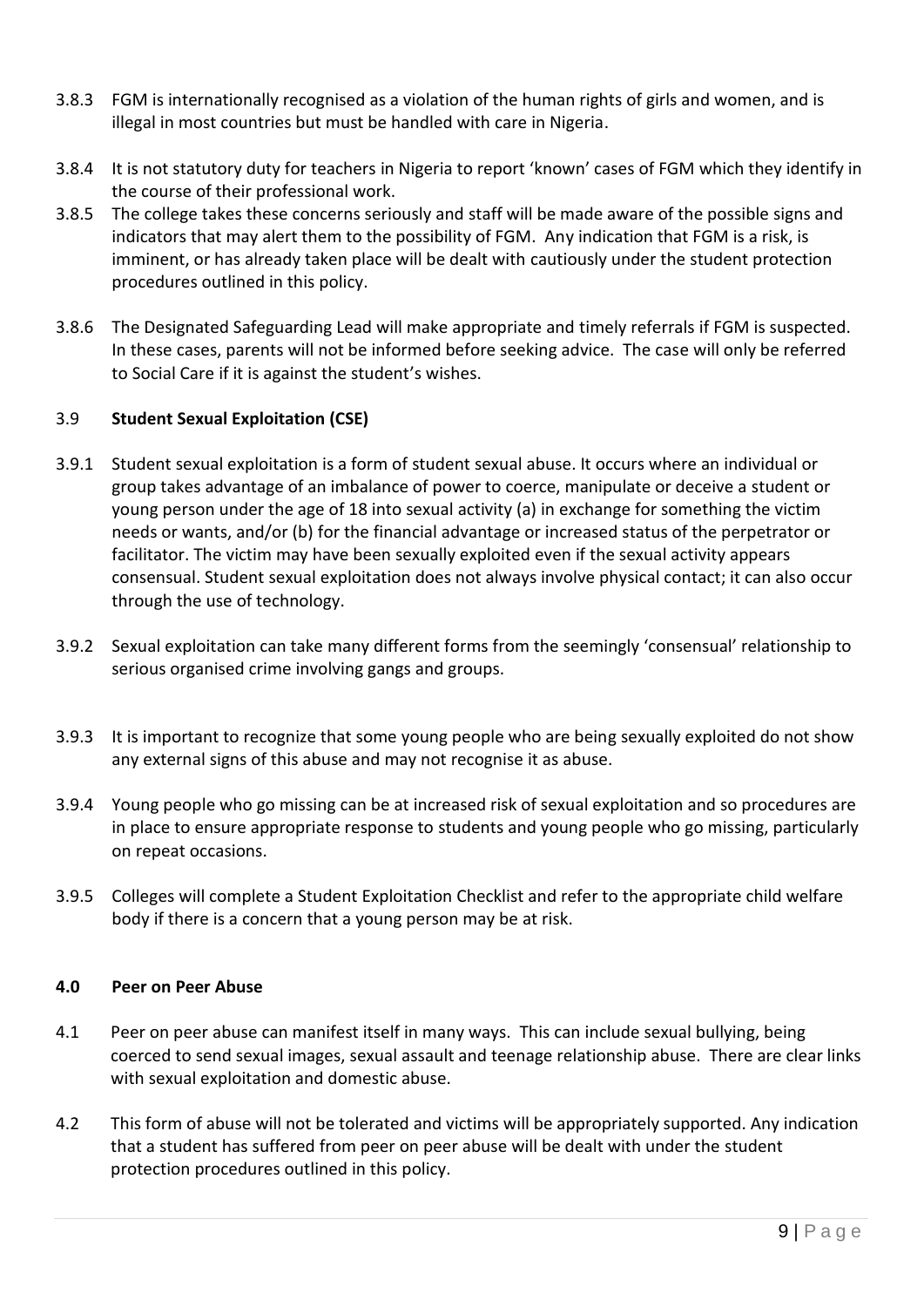- 4.3 Consideration will always need to be given to the welfare of both the victim(s) and perpetrator(s) in these situations.
- 4.4 The college will include within the curriculum, information and materials that support students in keeping themselves safe from abuse including abuse from their peers and online.
- 4.5 Additional guidance on sexting can be found in "Sexting in colleges and colleges: Responding to incidents and safeguarding young people" published by the UK Council for Student Internet Safety (UKCCIS)

# **5.0 Prevention of Radicalisation**

- 5.1 Since 2010, when the Government published the Prevent Strategy, there has been an awareness of the specific need to safeguard students, young people and families from violent extremism. There have been several occasions both locally and nationally in which extremist groups have attempted to radicalise vulnerable students and young people to hold extreme views including views justifying political, religious, sexist or racist violence, or to steer them into a rigid and narrow ideology that is intolerant of diversity and leaves them vulnerable to future radicalisation.
- 5.2 The current threat from terrorism in the United Kingdom may include the exploitation of vulnerable people, to involve them in terrorism or in activity in support of terrorism. The normalisation of extreme views may also make students and young people vulnerable to future manipulation and exploitation. (*College / Service*) is clear that this exploitation and radicalisation should be viewed as a safeguarding concern.
- 5.3 The Counter-terrorism and Security Act, 2015 places a duty on authorities (including colleges) 'to have due regard to the need to prevent people from being drawn into terrorism'. These duties should be seen alongside colleges' duties to promote British values as a means of "building students's resilience to radicalisation".
- 5.4 Staff in colleges should be made aware of this duty.
- 5.5 When any member of staff has concerns that a student may be at risk of radicalisation or involvement in terrorism, they should speak with the Designated Safeguarding Lead.

# **6.0 PREVENTING UNSUITABLE PEOPLE FROM WORKING WITH STUDENTS**

- 6.1 The college will operate safer recruitment practices including ensuring appropriate DBS and reference checks are undertaken according to Part three of the UK government guidance 'Keeping Students Safe in Education' (2016).
- 6.3 Any allegation of abuse made against a member of staff will be reported straight away to the Principal or Principal. In cases where the Principal or Principal is the subject of an allegation, it will be reported to the Board. The college will follow the procedures set out by The Regent School Board for Keeping Students Safe.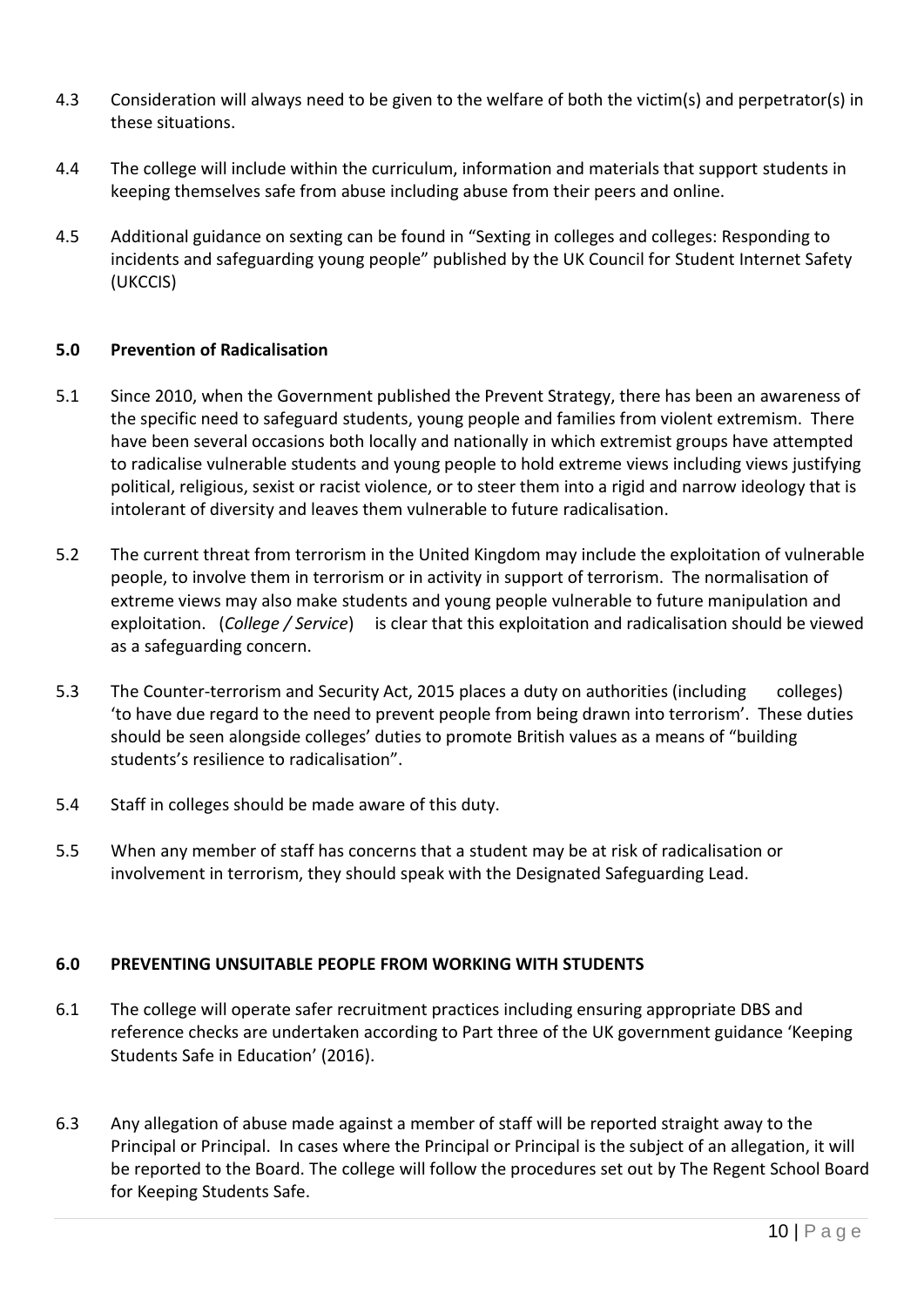- 6.4 Under Section 75 of the UK Student-care Act, 2006 individuals are disqualified from student-care provision if they have committed certain specified offences. Staff may also be disqualified "by association" if they are living or working in the same household as a person who is disqualified. This applies to any member of staff employed in early years student-care (up to the age of 5) or later years student-care (up to the age of 8) in nursery, primary or secondary college settings or the management of such settings. Staff should sign a self-declaration form to confirm that they are not "disqualified by association". A record of self-declaration should be kept on the college's Single Central Record.
- 6.5 The college will consult with the Local Authority Named Senior Officer in the event of an allegation being made against a member of staff and adhere to the relevant procedures set out in Keeping Students Safe in Education, *2016 and the college's Personnel Manual from EPM Ltd or other HR provider (for subscribing colleges).*
- 6.6 The Named Senior Officer will liaise with the Local Authority Designated Officer (LADO) ensuring that all allegations are reported to the LADO within one working day. Following consultation with the LADO, the Named Senior Officer will advise on all further action to be taken. Please note that the Principal or Chair of Governors should **not** seek to interview the student/ren or members of staff involved until advice has been sought. Doing so may compromise any police interviews that may be necessary.
- 6.7 The college will ensure that any disciplinary proceedings against staff relating to student protection matters are concluded in full even when the member of staff is no longer employed at the college and that notification of any concerns is made to the relevant authorities and professional bodies and included in references where applicable.
- 6.8 Staff who are the subject of an allegation have the right to have their case dealt with fairly, quickly, and consistently and to be kept informed of its progress. Suspension is not mandatory, nor is it automatic but, in some cases, staff may be suspended where this is deemed to be the best way to ensure that students are protected.
- 6.9 Consideration must be given to the needs of the student and a recognition that a student may make an allegation against an innocent party because they are too afraid to name the real perpetrator. It is rare for a student to make an entirely false or malicious allegation, although misunderstandings and misinterpretations of events do happen.
- 6.10 The college will ensure that all staff, paid and unpaid, are aware of the need for maintaining appropriate and professional boundaries in their relationships with students and parents as advised within the Local Authority's Code of Conduct. As part of the Induction process, all staff will receive guidance about how to create appropriate professional boundaries (in both the real and virtual world) with all students, especially those with a disability or who are vulnerable.
- 6.11 All staff have signed to confirm that they have read a copy of the Local Authority's Code of Conduct, Guidance for Safer Working Practice for Adults who work with Students and Young People in Education Settings (October 2015).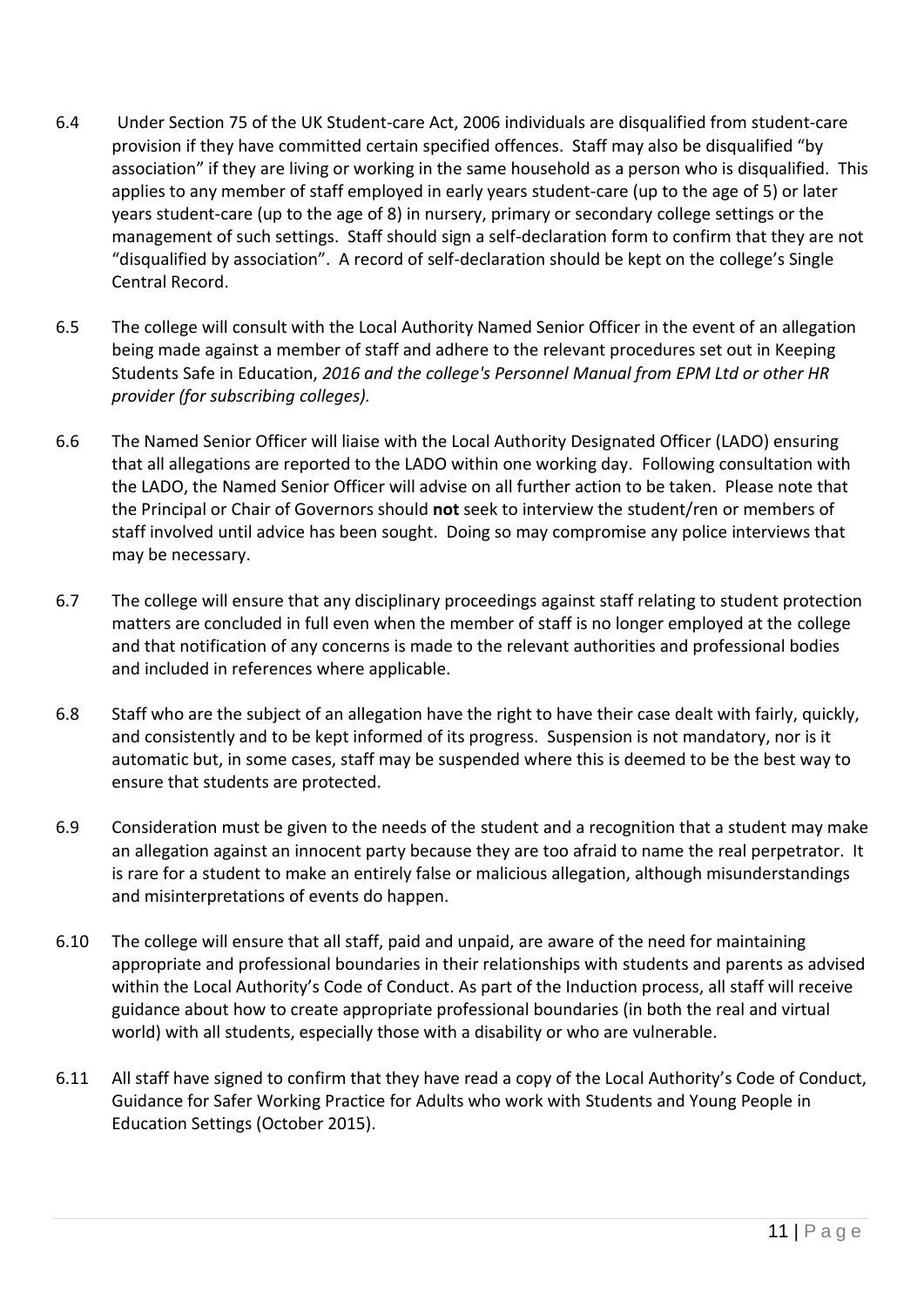- 6.12 The college will ensure that staff and volunteers are aware that sexual relationships with students aged under 18 are unlawful and could result in legal proceedings taken against them under the Sexual Offences Act 2003 (Abuse of Trust).
- 6.13 The college will ensure that communication between students and adults, by whatever method, are transparent and take place within clear and explicit professional boundaries and are open to scrutiny.

#### **7.0 OTHER RELATED POLICIES**

7.1 Physical Intervention and/or the Use of Reasonable Force *(reference – DfE, use of reasonable force – Advice for Principals, staff and The college)*

Anti-Bullying Health and Safety Online Safety and Acceptable Use Intimate Care Policy Whistleblowing Complaints procedure Behaviour

#### 7.2 **Use of Mobile Phones Policy**

- 7.2.1 This is a requirement for all Nursery or primary colleges with EYFS but any college may wish to adopt the policy.
- 7.2.2 Our policy on use of mobile phones, cameras and sharing of images is set out in a separate document and is reviewed annually. It is recognised that personal mobile phones have the potential to be used inappropriately and therefore the college has developed a policy to outline the required protocol for all staff, students, volunteers and parents.

*For Nursery and Primary Colleges – Section 3 – The Safeguarding and Welfare Requirements of the Statutory Framework for the Early Years Foundation Stage*

#### **8.0 STUDENTS WITH SPECIAL EDUCATIONAL NEEDS**

#### *For Special Colleges*

*All students at ………… College have an Education, Health and Care Plan and multi–agency planning and involvement to support integrated care.*

We recognise that, statistically, students with emotional and behavioural difficulties and disabilities are most vulnerable to abuse. College staff who deal with students with complex and multiple disabilities and/or emotional and behavioural problems should be particularly sensitive to indicators of abuse*.* 

The college has students with emotional and behavioural difficulties and/or challenging behaviours. The college will support staff to decide appropriate strategies that will reduce anxiety for the individual student and raise self–esteem as part of an overall behaviour support plan agreed with parents.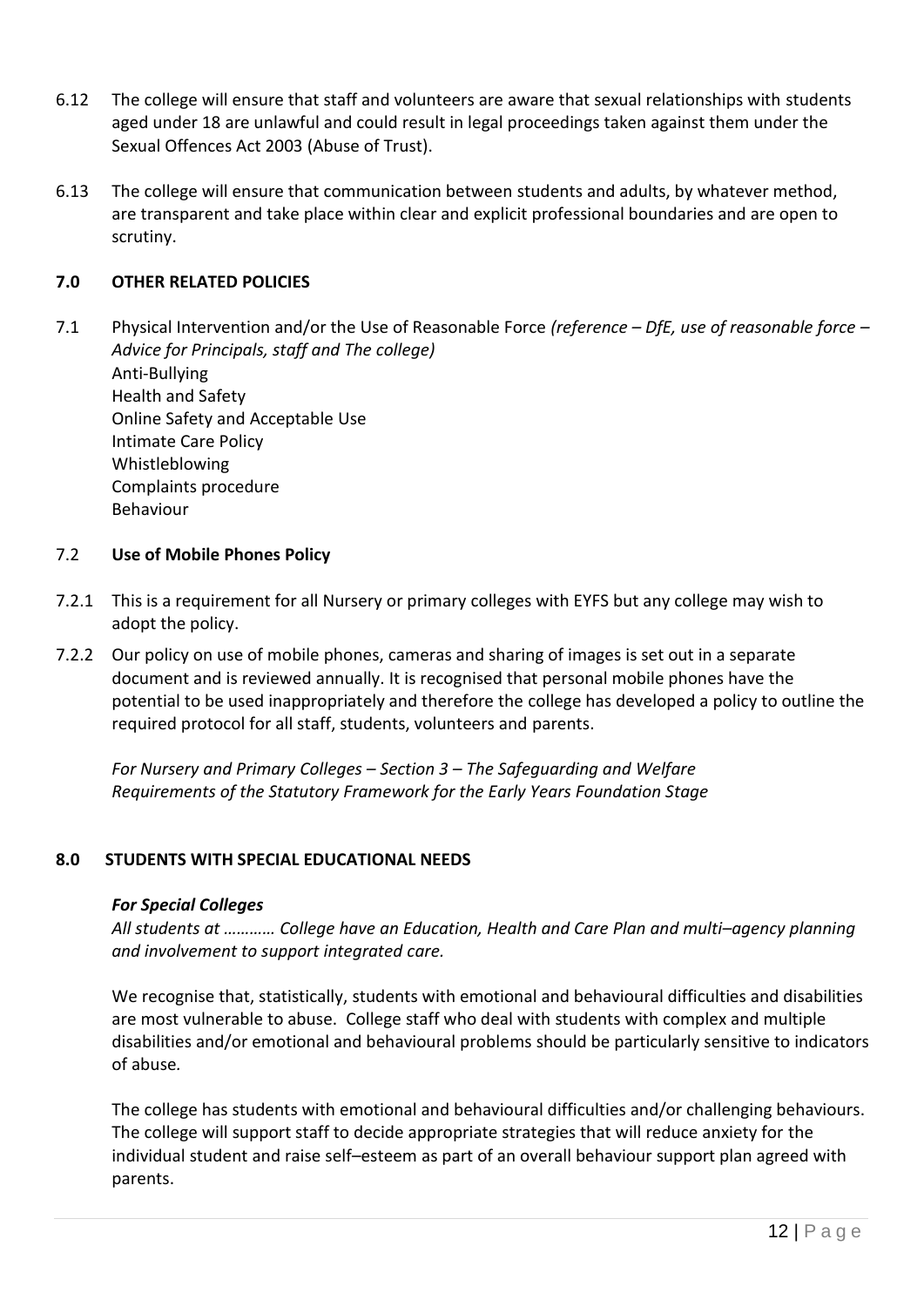# *For Primary and Special colleges*

*As part of the PSHE curriculum staff will teach students personal safety skills commensurate with their ability and needs. Students will be taught personal safety skills such as telling and who to tell, good and bad touches and good and bad secrets. The content of lessons will be shared with parents so that these skills can be supported at home.*

*The college has students who may have communication difficulties and we are aware that they are vulnerable to abuse because they are unable to express themselves to others. Instead such students will often exhibit changes in behaviours or signs and indicators of abuse recognised by staff with a good knowledge of the student.* 

*Where necessary, the college will provide additional training to staff in the use of Makaton, PECS or other communication systems. Supervision by senior managers will be vigilant to create a protective ethos around the student.* 

*We promote high standards of practice, including ensuring that disabled students know how to raise concerns, and have access to a range of adults with whom they can communicate.*

# 9.0 **GOVERNING BODY STUDENT PROTECTION RESPONSIBILITIES**

9.1 The governing body fully recognises its responsibilities with regard to student protection and safeguarding and promoting the welfare of students. It aims to ensure that the policies, procedures and training in college are effective and comply with the law and government guidance at all times.

It will:

- Nominate a governor for safeguarding and student protection who will take leadership responsibility for the college's safeguarding arrangements and practice and champion student protection issues
- ensure an annual report is made to the full governing body, and copied to the Education Student Protection Service. Any weaknesses will be rectified without delay
- ensure that this Safeguarding and Student Protection policy is annually reviewed and updated and shared with staff. It will be made available on the college website.
- Ensure that students's exposure to potential risks while using the internet is limited by having in place age appropriate filtering and monitoring systems.
- Ensure students's wishes and feelings are taken into account where there are safeguarding concerns.

# 9.2 **Extended Colleges and Before and After College Activities (on or off college site)**

- 9.2.1 If the governing body provides extended college facilities or before or after college activities directly under the supervision or management of college staff, the college's arrangements for student protection as written in this policy shall apply.
- 9.2.2 Where services or activities are provided separately by another body, either on or off college site, the governing body will seek assurance that the body concerned has appropriate policies and procedures in place for safeguarding students and student protection and there are arrangements to liaise with the college on these matters where appropriate.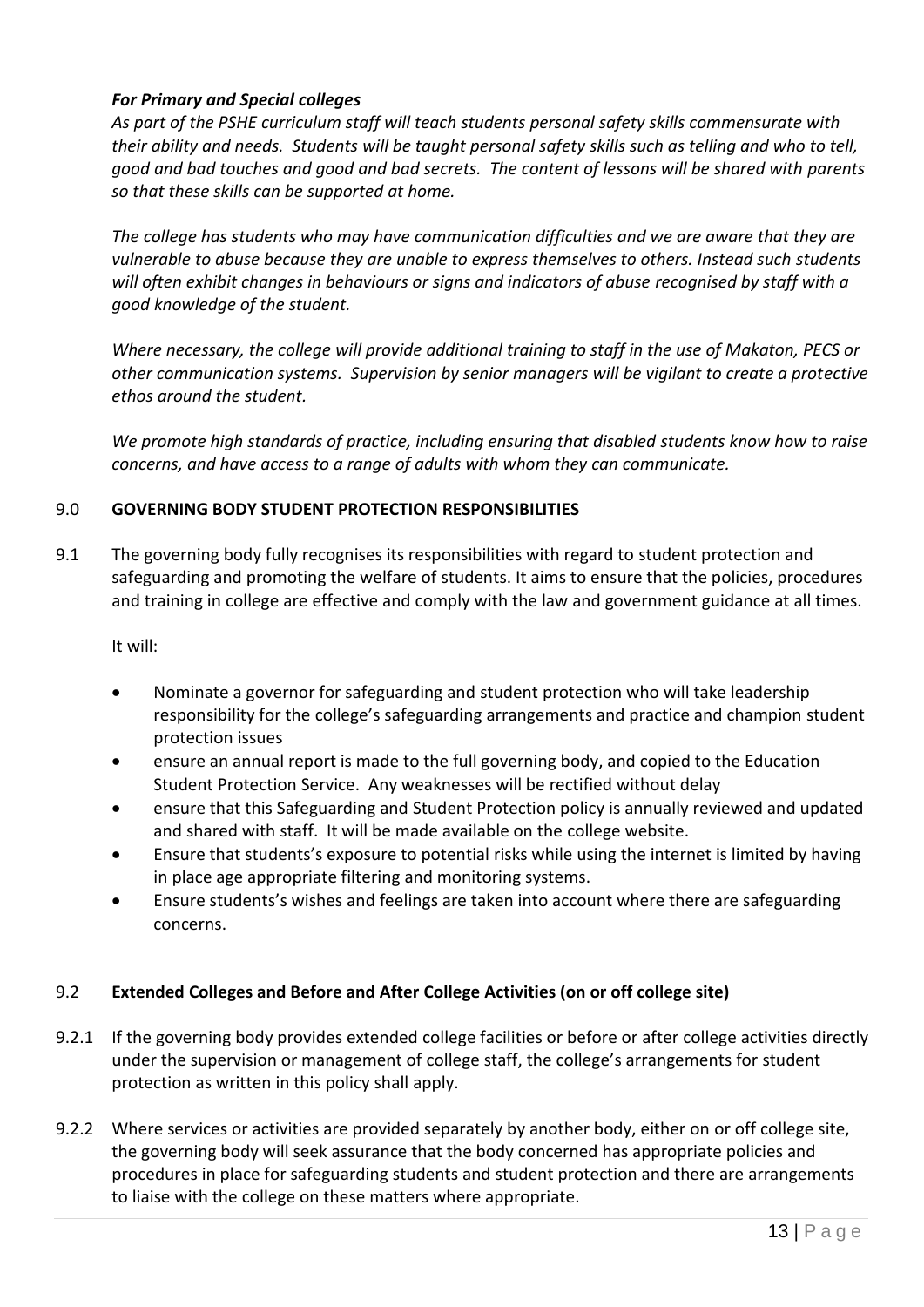# **9.3 Purchasing food from External Vendors**

The College recognizes the right of students to purchase food items from external vendors but for the safety and well-being of our students the following guiding policies will apply;

#### **9.3.1 Vendor's List**

• Students will only be allowed to purchase food from vendors listed in the approved vendors' list.

#### **9.3.2 Procedure for Food delivery**

- When an external vendor arrives, the security men on duty will ascertain that the vendor is on the approved vendors' list before allowing the delivery to be made.
- The students collect the delivery with the full cost of the item either having been paid in full online or with the exact amount in their possession without recourse to the security men on duty.
- Female students must at all times go in pairs to collect their delivery.
- Every delivery process will be recorded for reference.

#### **9.3.3 Further Procedures for Boarders**

- The process of food purchase will be strictly monitored by house parents.
- When a vendor arrives, the security men inform the house parents, who in turn inform the students.
- Female students must at all times go in pairs to collect their delivery.
- Boarding students must show items received during Boarding Hours to House-Parents for clearance.

*Reviewed March 2022*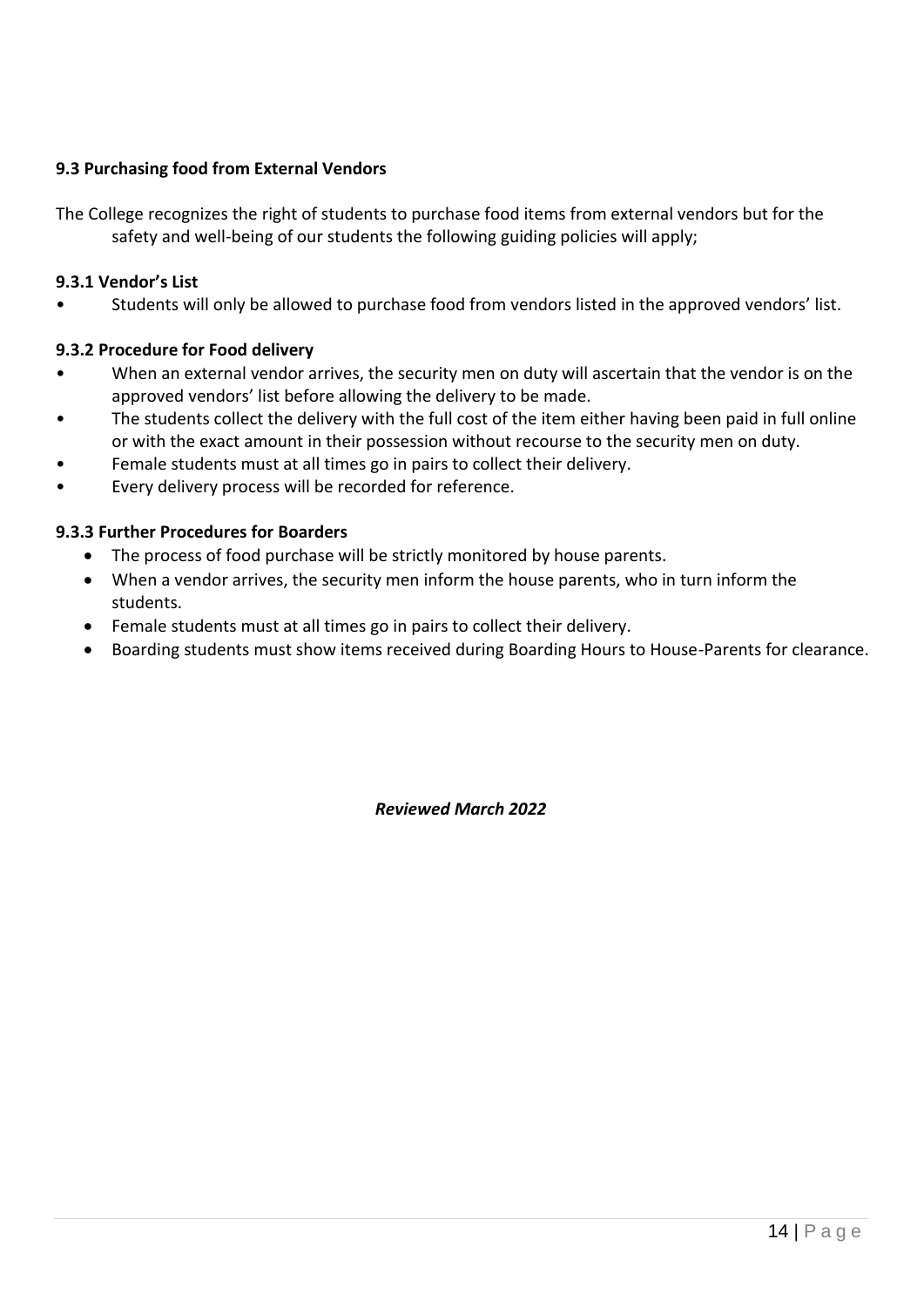# **Appendix A**

#### **Four categories of abuse**

**Physical Abuse** - may involve hitting, shaking, throwing, poisoning, burning or scalding, drowning, suffocating, or otherwise causing physical harm to a student. Physical harm may also be caused when a parent or carer fabricates the symptoms of, or deliberately induces, illness in a student.

**Neglect** - persistent failure to meet a student's basic physical and/or psychological needs, likely to result in the serious impairment of the student's health or development.

It may occur during pregnancy as a result of maternal substance misuse.

It may involve the neglect of or lack of responsiveness to a student's basic emotional needs.

It also includes parents or carers failing to:

- Provide adequate food, clothing and shelter including exclusion from home or abandonment
- Protect a student from physical and emotional harm or danger
- Ensure adequate supervision including the use of inadequate care-givers
- Ensure access to appropriate medical care or treatment

**Emotional Abuse** - Is the persistent emotional maltreatment so as to cause severe and adverse effects on a student's emotional development.

It may involve conveying to a student that they are:

- Worthless
- Unloved
- Inadequate
- Valued only insofar as they meet another persons needs

It may include:

- not giving the student opportunities to express their views
- deliberately silencing them
- 'making fun' of what they say or how they communicate

It may also feature age or developmentally inappropriate expectations being imposed on students including:

- interactions that are beyond the student's developmental capability
- overprotection and limitation of exploration and learning
- preventing participation in normal social interaction.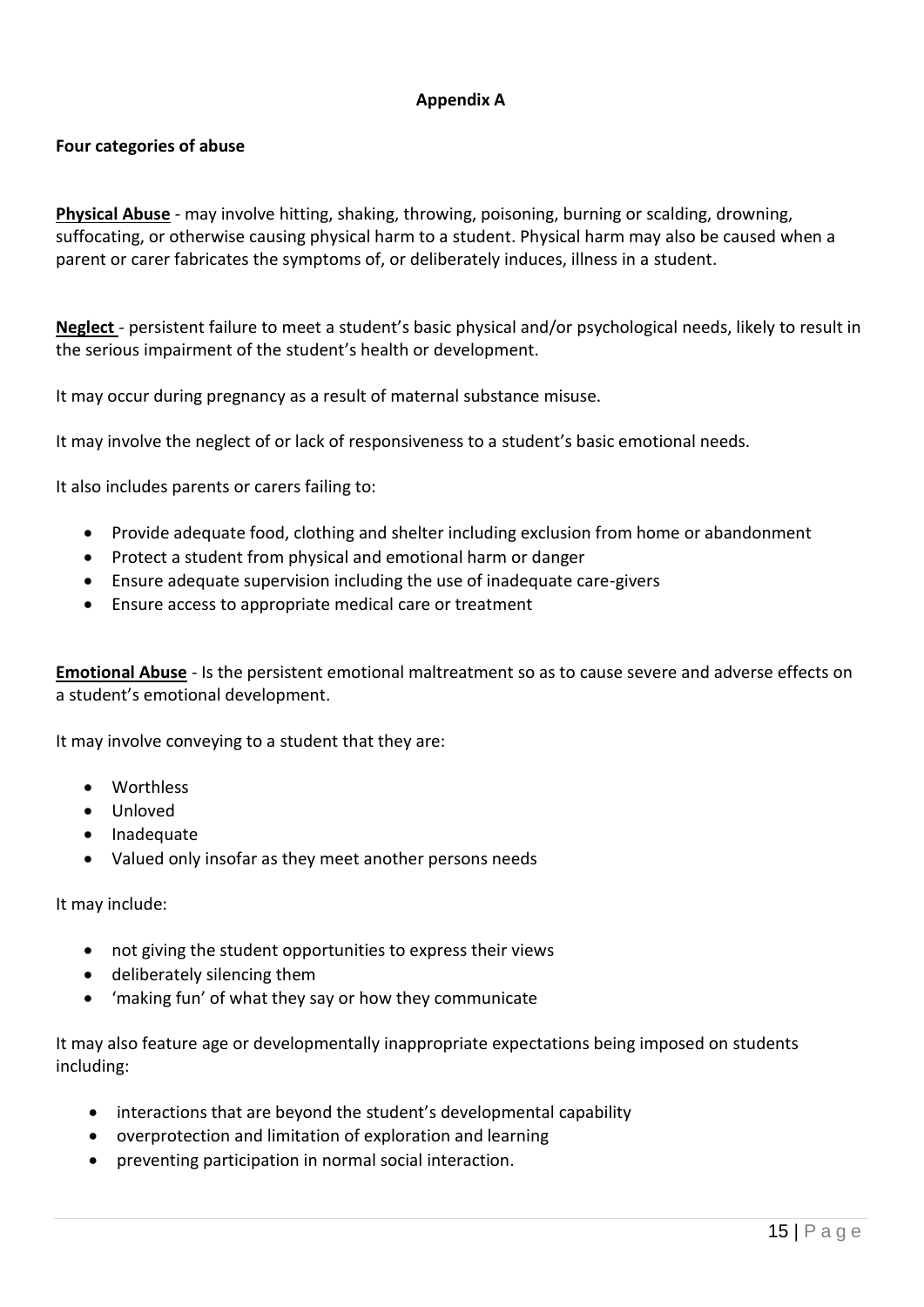It may involve:

- Seeing or hearing the ill-treatment of another
- Serious bullying (including cyberbullying) causing students frequently to feel frightened or in danger
- The exploitation or corruption of students

Some level of emotional abuse is involved in all types of maltreatment although it may occur alone

**Sexual Abuse** – involves forcing or enticing a student or young person to take part in sexual activities, not necessarily involving a high level of violence, whether or not the student is aware of what is happening.

This may involve:

- physical contact including assault by penetration (e.g. rape or oral sex)
- non-penetrative acts such as masturbation, kissing, rubbing and touching outside of clothing
- non-contact activities involving:
	- students in looking at, or in the production of, sexual images,
	- students in watching sexual activities
	- or encouraging students to behave in sexually inappropriate ways
	- grooming a student in preparation for abuse (including via the internet).

Sexual abuse is not solely perpetrated by adult males. Women can also commit acts of sexual abuse, as can other students.

#### **Reviewed: March 2021**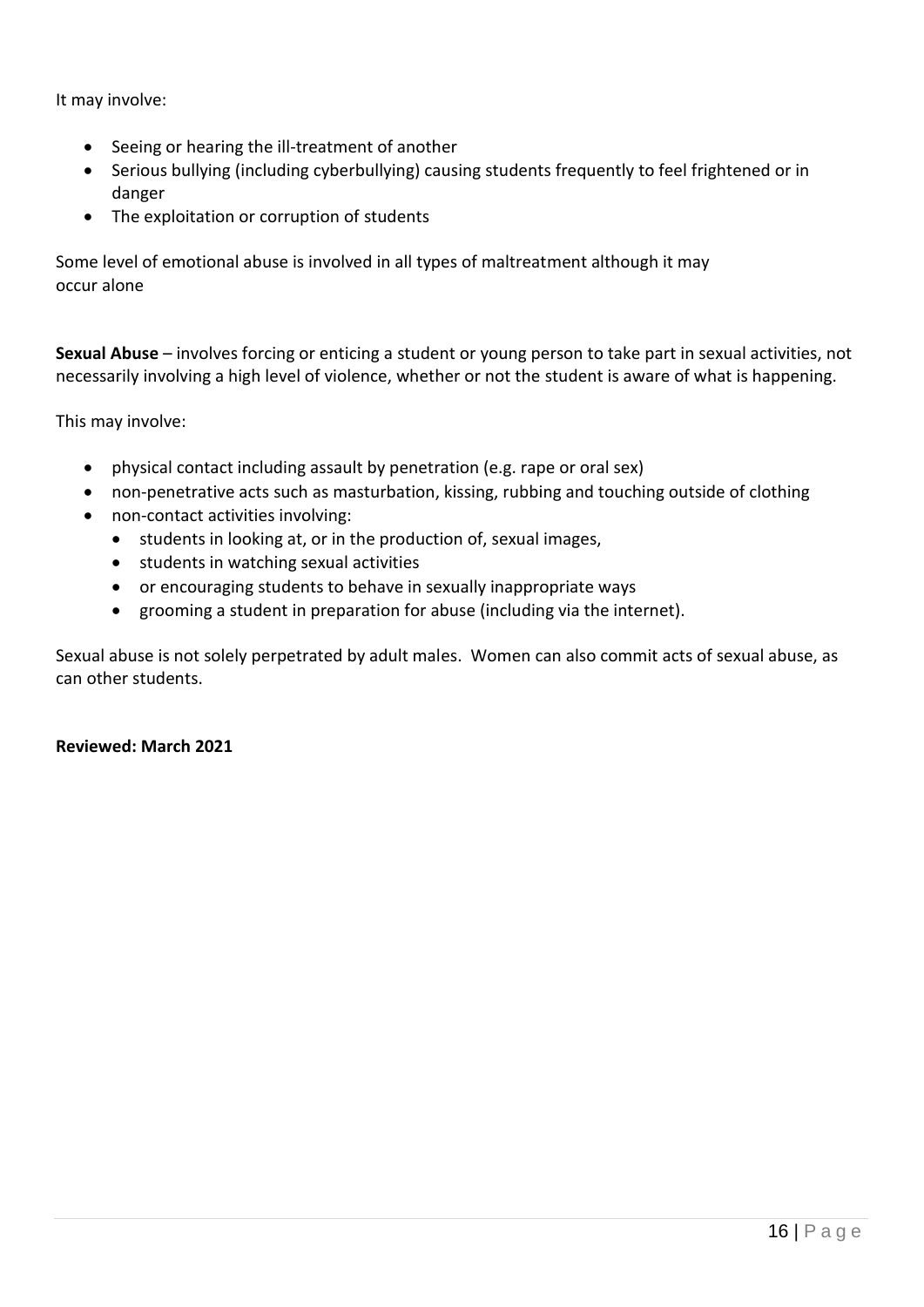#### **Relevant Documents**

"Working Together to Safeguard Students: A guide to inter-agency working to safeguard and promote the welfare of students" (March, 2015)

"Keeping students safe in education: Statutory guidance for colleges and colleges" (Sep 2016)

"What to do if you're worried a student is being abused: Advice for practitioners" (March, 2015)

"Information sharing: Advice for practitioners providing safeguarding services to students, young people, parents and carers" (March, 2015)

Guidance for Safer Working Practice for those working with students and young people in education settings (October 2015)

"Sexting in colleges and colleges: Responding to incidents and safeguarding young people" published by the UK Council for Student Internet Safety (UKCCIS) – September 2016